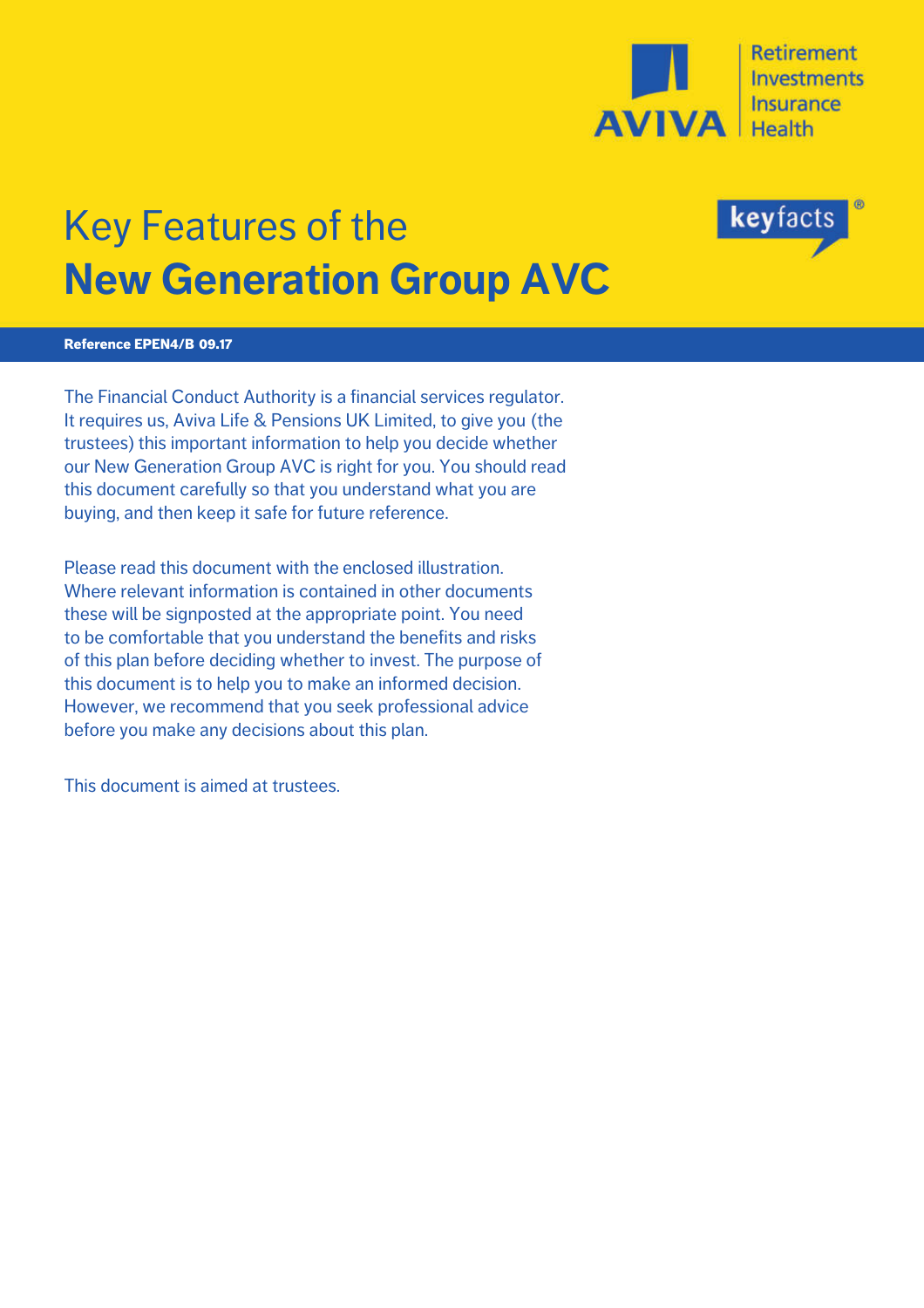· You will read references to 'us' or 'we'. This means Aviva Life & Pensions UK Limited, the provider of your plan.

## **What is the New Generation Group AVC?**

- The New Generation Group AVC plan is a money purchase arrangement which enables members to pay additional voluntary contributions (AVCs) into the pension scheme. It is an individual pension account designed to help build up each member's personal fund to provide pension benefits in addition to those normally payable from the employer's occupational pension scheme.
- Although this is in addition to the employer's occupational scheme, it must still be run by the trustees in line with the scheme rules. It is established under trust and the trustees are responsible for complying with the law on pension schemes like this.

## **How does the New Generation Group AVC work?**

- · It's a plan to help you save for your retirement.
- Under the plan each member has their own account into which contributions are made.
- It is a unit-linked plan. We divide each fund into units and contributions buy units. The price of the unit depends on the value of the investment fund. If a member has been given access to and decides to invest in the Aviva Life & Pensions UK Limited FP With-Profits Sub-Fund, the unit price depends on the rate of regular bonus we declare.
- ·We work out the value of the plan based on the total number of units held in each fund. As the unit price goes up and down, so will the account value. If a member has been given access to and decides to invest in the Aviva Life & Pensions UK Limited FP With-Profits Sub-Fund, the value of the plan depends on the investment profits and losses the fund makes and on the decisions we take about their distribution.

## **Who should consider this plan?**

· Trustees looking for an insurance-based investment plan for additional employee contributions to an occupational pension scheme.

## **Helping you decide**

- · This document gives you a summary of information about the Group AVC.
- · **If you would like further information about the New Generation Group AVC, please see the Terms and Conditions.**

## **Its aims**

- · To provide benefits on a member's death to their dependants and beneficiaries.
- To provide additional pension benefits subject to the rules of the main scheme, from a member account that is earmarked by the trustees.

## **Commitments**

- · Members make regular AVCs to their account within the plan.
- · Members must leave their pension fund invested until they decide to take their benefits, subject to the rules of the scheme. They cannot normally take these benefits before age 55.
- The employer and trustees keep us up to date with changes in the scheme's membership.
- · The employer, trustees and member must abide by the scheme rules.
- · Members should be willing to invest over the long term and understand the risks shown in the 'Risks' section.

### **Risks**

- · We can't guarantee what each account will be worth in the future. The value of each account can go down as well as up. The trustees and/or members could get back less than the amount paid in.
- · If a lump sum payment is made into a member's account and the plan or account is cancelled, all of the money will not be repaid if the investment value has fallen.
- Tax rules may change. The tax information provided here is based on our interpretation of current legislation, which is subject to change and individual circumstances.
- · The investment funds available carry different levels of risk and invest in different types of investments, including stocks and shares. The value of some funds will go up and down more than others. **Please see the investment/fund literature for more information.**
- · Some of the funds that the trustees have selected for the members to either choose themselves (if the scheme allows) or the trustees have specifically selected that the member can invest in, may carry additional risks because of the types of asset they hold. For instance, the value of funds that invest overseas may fall and rise due to changes in exchange rates, funds that invest in emerging markets may not be regulated as strictly and it may be harder to sell these assets, there may be a delay in accessing their money if they invest in property etc. There are other risks which could affect the performance of the funds that they invest in. **Please see the investment/fund literature for more information.**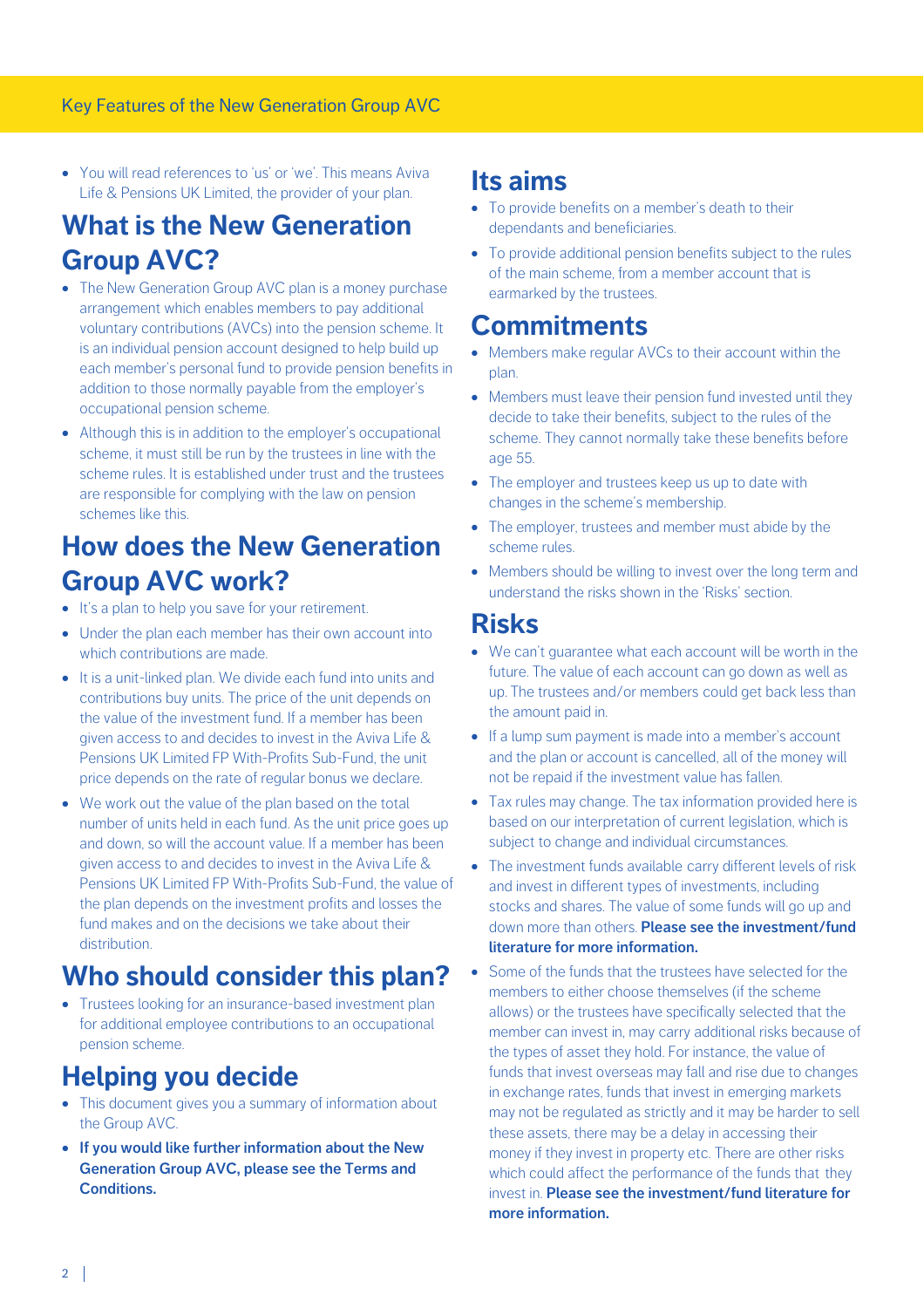- · If a member has been given access to and decides to invest in the Aviva Life & Pensions UK Limited FP With-Profits Sub-Fund, there are different risks that may affect the value of their account. **Please read our 'With-Profits Summary' for more information about the risks involved.**
- · Inflation will reduce the spending power of the member's pension benefits.

## **Questions and answers**

- 1 Can the Trustees cancel the plan?
- Yes. You can cancel the plan.
- · Once the plan has been set up, you will have 30 days from receiving the plan documents to let us know if you wish to cancel. To exercise your right to cancel you should notify us by writing to **Aviva, PO Box 1550, Salisbury SP1 2TW.**
- · If you cancel the plan, we'll refund in full all regular contributions. If you have invested a single contribution on behalf of a member, we'll refund the lower of the amount of the single contribution or the value of the investment at the date we receive your cancellation instruction.
- · If you don't cancel the plan within the 30 days, the plan will continue as set out in these Key Features and the Terms and Conditions.

#### **Can a member cancel their membership after joining the plan?**

- · No. If a member changes their mind, they do not have a legal right to cancel their account under the plan.
- 2 What contributions can be made to a member's account?
- · Members can pay in any amount from £20 a month.
- · Contributions can be either:
	- a fixed amount, or
	- a fixed percentage of a member's earnings so their contributions increase automatically in line with their earnings.
- · The employer deducts each member's contributions from their earnings and sends them directly to us.
- · The employer may allow a member to pay in lump sums (of £1,000 or more) through payroll whenever they wish.
- · **Please see the Terms and Conditions for more details about contributions into the account.**

#### **Can contributions stop or vary in amount?**

· Yes, a member can stop or vary contributions at any time. However, please note that as long as the account stays invested, charges will be taken from it. In particular, if the account has not been in force for long or its value is small, the ongoing charges may significantly reduce the future value of the fund.

· If a member leaves the scheme, contributions to their account must stop.

#### **Can contributions be restarted?**

• Yes, contributions into the account can be restarted again at any time, provided the member is still eligible to do so under the main scheme rules.

#### **Can a member transfer other pension plans into the New Generation Group AVC?**

- If a member has Group AVCs with another pension company, they can transfer their value into their account if the trustees agree. There may be a charge for doing this and they should seek professional advice from a financial adviser. There is no guarantee that doing this will increase a member's total benefits.
- · It isn't possible to transfer any pension credit from a divorce or dissolution of a civil partnership into a member's account.

#### **Are there any risks specific to making a transfer payment?**

- · Once a transfer payment has been made, the member won't have any rights to benefits under their previous pension arrangement.
- Any pension fund a member may have with another registered pension scheme may offer valuable guarantees and protections, which this plan cannot match. For example, tax-free cash sum rights may be protected at a higher level than could be provided under this plan.
- · Members could be charged for transferring their benefits.
- · The benefits a member receives from this plan could be less than those they would have received from their previous scheme. In particular, a member who is close to retirement has less potential to achieve sufficient growth for this plan to provide greater benefits.
- · Many occupational pension schemes which are contracted out of the State Second Pension and/or were contracted out of the State Earnings Related Pension Scheme have to provide a guaranteed pension which replaces these state benefits. The replacement benefits under that pension are not guaranteed.
- · If a member transfers into this plan from a defined benefit pension scheme or other pension scheme that offers guaranteed benefits, their replacement benefits will not be guaranteed.
- While a transfer is taking place, a member's money will not be invested. This means that while the value won't be affected by downturns in the market, it also won't benefit from any upturns.
- · Members should speak to a financial adviser to find out the risks and potential benefits of transferring. They may be charged for this advise.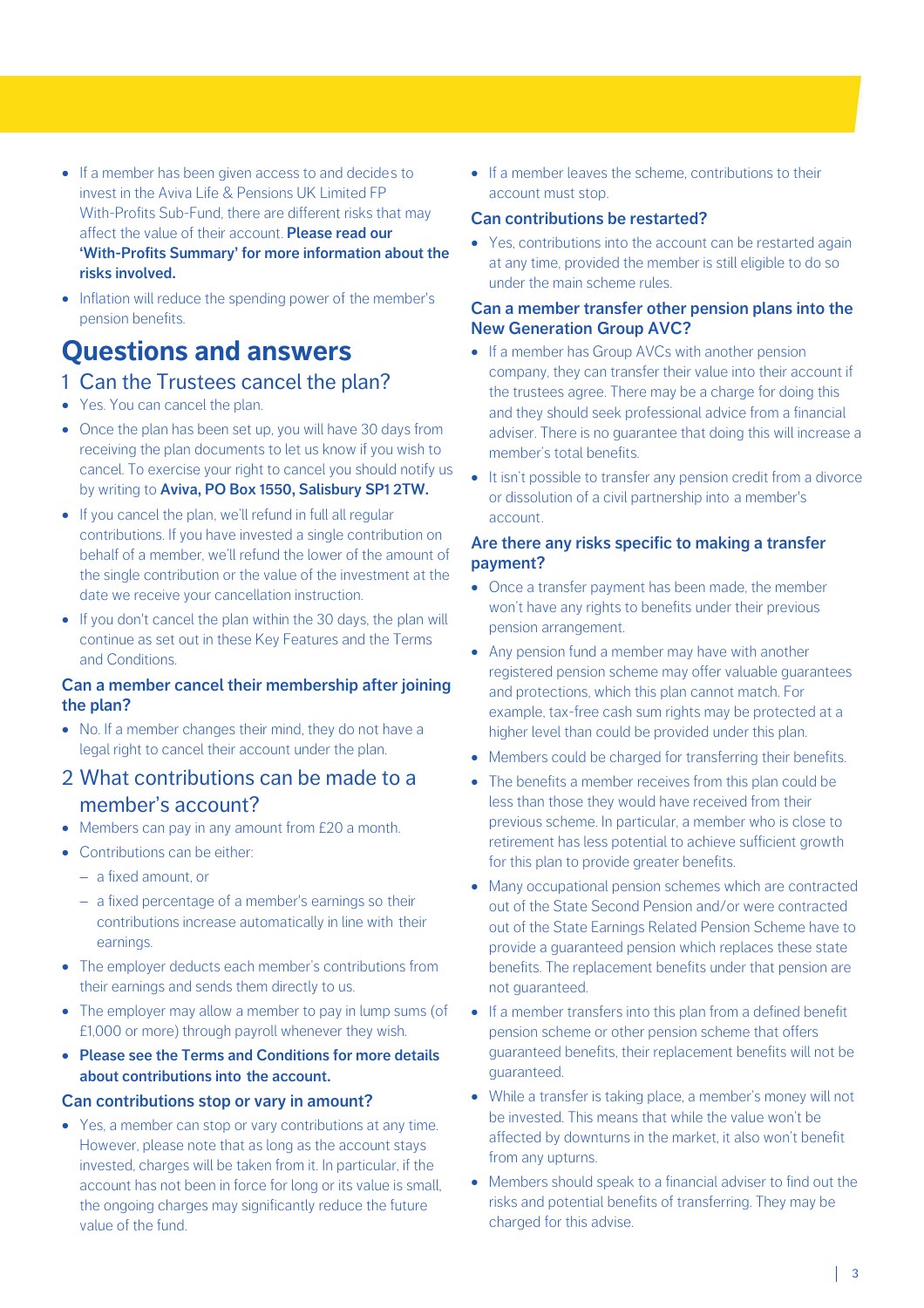#### 3 Where are contributions invested?

- · Members can, subject to your agreement, choose the investment funds they would like to use from the range shown in the investment literature. These funds will be used to invest all contributions made to the plan.
- The trustees, or members if permitted by the trustees, can change the choice of investment funds at any time. This is usually free of charge.
- A lifestyle investment programme is also available. This is designed to switch existing investments and any future contributions gradually into lower risk funds as a member gets closer to their selected retirement date. **Please see the investment/fund literature for more details.**
- · Members may be able to select a lifetime investment programme, if available. This is designed to manage a member's investments for the life of their account. **Please see the investment/fund literature for more details.**

#### **Can the trustees switch between investment funds?**

- Yes. We currently don't charge you for switching to new funds. We will tell you if this changes.
- · In some circumstances we may delay the 'cashing in' or 'switching' of units for up to one month, or for funds invested in property, for up to six months while the property is sold. We may extend these periods:
	- to match any period of delay, postponement, closure or suspension imposed by the fund managers
	- if, due to exceptional circumstances, we believe it is in the best interests of all investors in the fund.

We won't do this on a member's selected retirement date or on death.

· **For more information please see the Terms and Conditions.**

#### **Can a member switch between investment funds?**

• Yes, if you give your authority, a member can switch their investment between the available funds subject to the same conditions described above.

#### 4 What are the charges on the plan? **What charges do you take?**

- · We take an annual management charge (AMC) out of each account value over the lifetime of the account. We take the AMC to cover the costs of setting up the plan, ongoing administration and fund management.
- · For certain investment funds additional expenses are payable. These are charged to cover expenses such as fees to auditors, trustees and valuers. These expenses will change over time and are taken into account before the fund is priced. **For the latest charges please ask us, using the contact details on page 7.**
- The illustration shows the effect charges and expenses will have on reducing the value of each account based on the funds, contribution level and other information shown. If a member would like an illustration for investment in other funds, please ask us.
- · Some investment funds have higher charges than others. **Please see the investment/fund literature for details of the AMC for each fund.**

#### **Do you pay remuneration to an adviser?**

- · We may pay remuneration to a financial adviser for arranging this plan.
- · If we do, we'll write to you to confirm the amount when the plan starts.
- You do not have to pay any extra.

#### 5 What benefits are available?

This section explains what benefits are available at each member's selected retirement date. However, we will contact you approximately six months before this date to let you know the options available to them in greater detail.

#### **When can a member take their pension benefits?**

- · We set up each member's account to provide benefits from their selected retirement date. This will be set by the scheme rules or a member may be able to choose another date with your agreement.
- Subject to scheme rules, each member can start taking their benefits from their 55th birthday. They may also be able to start taking their benefits even if they are still working.
- · If a member has a protected pension age, or retires early because of ill health, they will normally be able to take their benefits before their 55th birthday.
- The latest age at which members can take their benefits under this plan is currently 75. Legislation allows them to delay taking their benefits until after age 75, with no upper age limit. If they wish to do this, they will need to transfer their account to another pension plan before their 75th birthday.

#### **How much will a member get?**

- · When a member is ready to take their pension benefits, the amount they get will be the account value and this will depend on several factors, including the amount of contributions paid, the cost of any transfer of benefits, the performance of investments and the charges incurred. The amount of a member's pension income at retirement will depend on the age at which benefits are taken and any cost of converting the pension fund into an annuity, should you select this option.
- · We will send statements to members each year to show how their account is performing and the amount they may receive when they retire.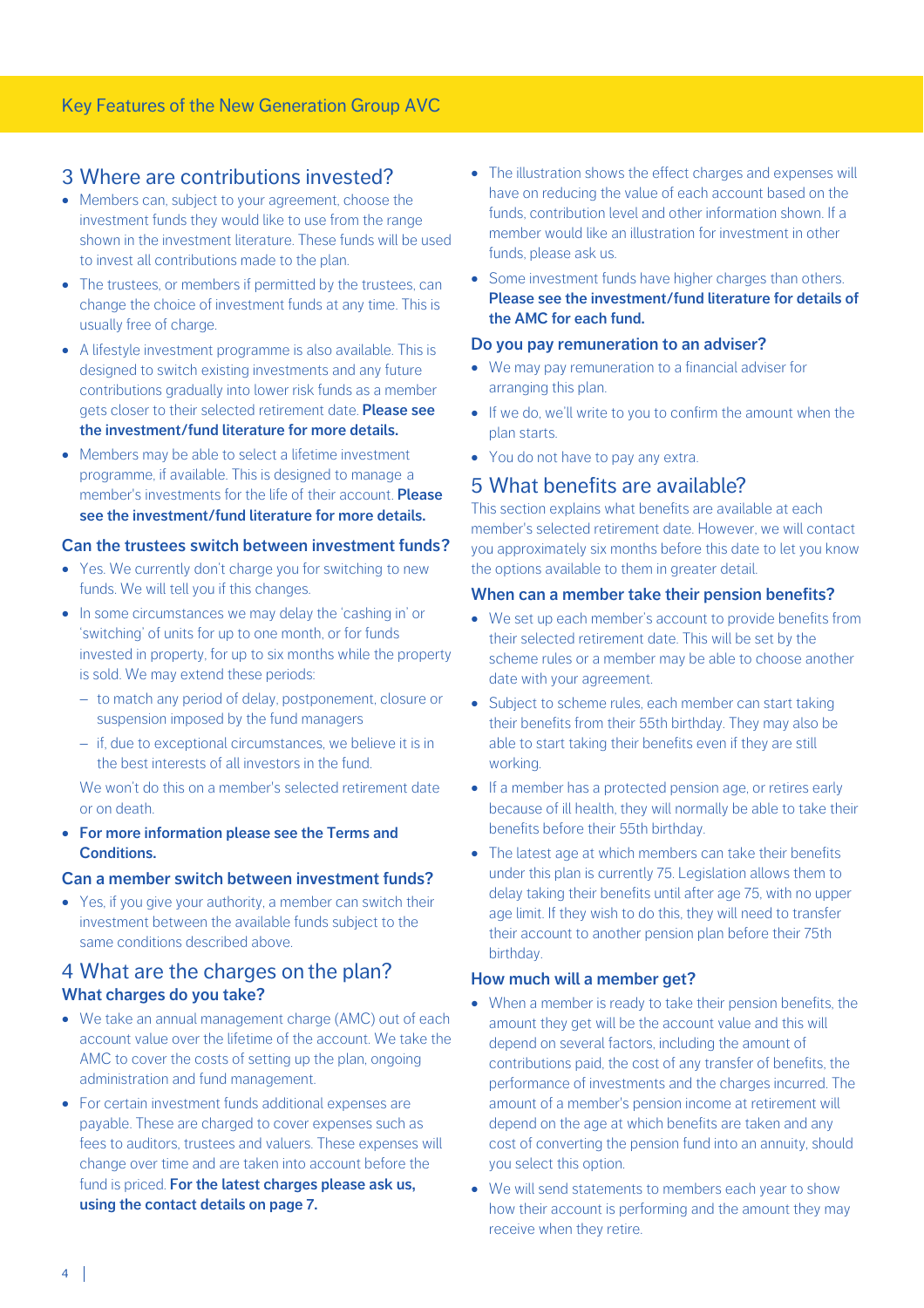· Members can also ask us for an up-to-date statement at any time.

#### **How can a member take their pension benefits?**

· Members will have a fund that they can use to provide pension benefits. There are currently several options available and when a member takes their pension benefits they should speak to their financial adviser for help in determining which options are most suitable for them. This is important as 'shopping around' could help members obtain a higher income. The options are set out below. Members can choose more than one option.

#### **Annuity**

- Members can convert all or part of their pension fund into an annuity. An annuity is a product that will give members an income and can be purchased with any provider in the market (known as Open Market Option).
- Members can normally take up to 25% of their pension fund as a tax-free cash sum.
- The amount of the annuity payable will depend upon a number of factors, such as the type of annuity purchased, whether the member takes a tax-free cash sum, the provider selected and the member's health.
- · We have enclosed an illustration of the annuity benefits members might get when they retire.

#### **Lump sum**

· Members will have the option to take their pension fund as a lump sum. Under this option, 25% of the lump sum will be paid to them tax free, with the balance subject to tax at their marginal rate of income tax.

#### **Transfer**

• Members can transfer their pension fund to another registered pension scheme. Other registered pension schemes may allow additional options.

#### **Drawdown pension**

- Members may be able to request a drawdown product depending on the size of their pension fund.
- Members can normally take up to 25% of their pension fund as a tax-free cash sum, with any subsequent withdrawals taxed as income.
- · This option allows members to take income directly from their pension fund while leaving the remaining fund invested.

#### **Information available to you**

Your retirement choices are some of the most important decisions you'll ever need to make. We recommend you get guidance or advice to help you decide what to do with your pension savings.

· Pension Wise is a government service offering free and impartial guidance. This tailored guidance is available

online, over the phone or face to face. Go to **www.pensionwise.gov.uk** or call **0800 138 3944**.

- · You can access free impartial guidance from independent organisations, such as the Pensions Advisory Service (TPAS) and Citizens Advice.
- · The Money Advice Service publishes a consumer factsheet, 'Your pension – it's time to choose', which is available on its website **www.moneyadviceservice.org.uk.**
- A financial adviser will be able to make personal recommendations for you based on your own circumstances and financial objectives. If you don't have a financial adviser, go to **www.unbiased.co.uk**, or we can put you in touch with one.

#### 6 What else do I need to know?

#### **What will happen if a member leaves their current employer?**

- · If a member leaves their current employer's scheme, their account will stay invested in the plan and all contributions will stop.
- · If a member is eligible to take benefits the options outlined in section 5 will be available.
- · A member may be entitled to a refund of contributions or paid-up pension benefits in line with the main scheme rules.
- · There is currently no charge in these circumstances.
- · If a member is allowed to invest in the Aviva Life & Pensions UK Limited FP With-Profits Sub-Fund, in some circumstances we may apply a market value reduction which reduces the value of their account and consequently the short service refund or transfer value paid out. **Please see the Terms and Conditions of the plan for more information.**

#### **Can a member transfer the value of their New Generation Group AVC to another pension scheme?**

- · If the trustees allow it, a member can transfer the value of their plan to another registered pension scheme or to a qualifying recognised overseas pension scheme at no cost before they start taking their benefits. Any applicable legislative requirements would need to be met before a transfer can proceed.
- · As a trustee, you can ask us to provide a member with a transfer value quotation. This will give them examples of how much they could transfer to another scheme depending on when they transfer.
- · If a member does transfer to another plan, they cannot continue to have contributions made into their account.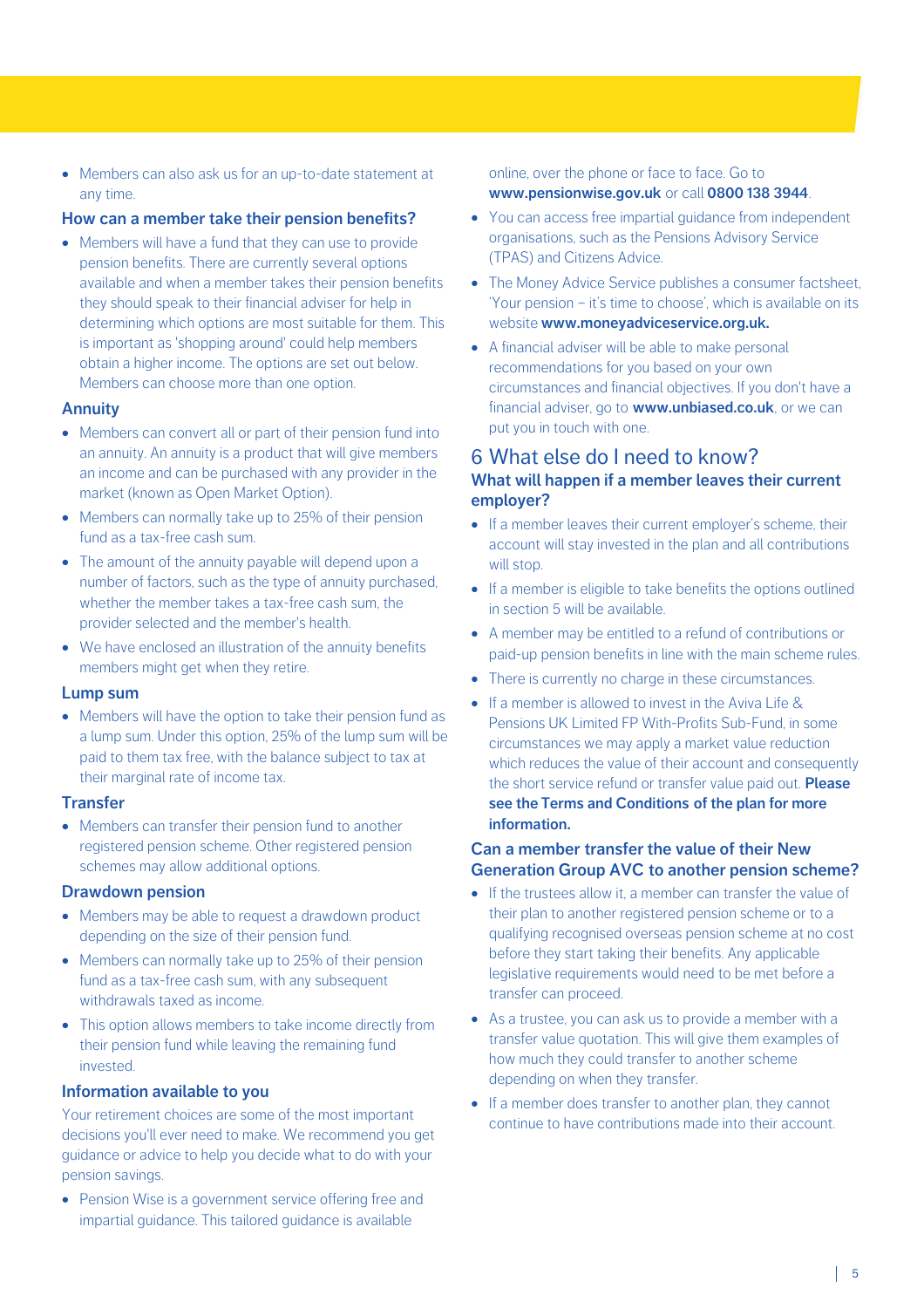#### **What happens to a member's account if they die before taking their pension benefits?**

- · If a member dies before they convert their account into pension income, we'll pay the full value of their account to the trustees.
- Alternatively, we will pay it directly to a beneficiary if requested to do so by the trustees.
- · Members can nominate who they would like the trustees to consider making the payment to by completing a nomination form. The trustees may take the nomination into consideration, but are not bound by it.
- · **Please see the plan's Terms and Conditions for more details.**

#### 7 What about tax?

This is a registered pension scheme and must follow HM Revenue and Customs (HMRC) rules on contributions and benefits. If these are not followed, you and/or members could end up paying more tax than planned. The following information is based on our interpretation of current tax legislation. The tax treatment depends on each member's individual circumstances and may be subject to change in the future.

#### **How will contributions into a member's account be affected by tax?**

- The employer will deduct each member's contributions from their earnings before income tax is taken under PAYE. The value of any tax relief depends on the member's circumstances.
- Each tax year a member can get income tax relief on their contributions to all registered pension schemes as long as their total gross contributions are not more than the greater of their UK taxable earnings or £3,600 (2017/18).

#### **Annual Allowance**

- HM Revenue & Customs (HMRC) puts a limit on the total amount that can be paid into all of a member's pension arrangements each year before a tax charge is payable. For the 2017/18 tax year this annual allowance is up to £40,000. Anything paid in above this may incur a tax charge.
- · If a member flexibly accesses their pension savings, their annual allowance in respect of money purchase pension arrangements is reduced for the current and future tax years. For the 2017/18 tax year this reduced annual allowance, known as the money purchase annual allowance (MPAA), is £4,000. The provider of the arrangement the member has accessed will notify them if this applies.

#### **What are the tax implications while a member's money is invested?**

- A member will not incur a personal tax liability on any fund growth as long as it remains invested.
- · Any growth in the value of the investment funds members choose is free of capital gains tax. However, these funds cannot claim tax relief in respect of dividends paid to shareholders in UK companies, or any tax deducted from payments made from overseas investments.
- · Any investments a fund holds in overseas assets will be subject to the tax rules applicable to that country.

#### **How will a member's pension income be taxed?**

- · Members can normally take a tax-free cash sum of up to 25% of their account value.
- · Members may take the remainder as a taxable cash sum or pension. If they take all or part of their pension fund as a cash sum, they will get a smaller pension or no pension at all.
- · Their pension income, after any cash sum has been taken, will be taxed as pension income through PAYE.

#### **Lifetime allowance**

- HMRC puts a limit, called the lifetime allowance, on the total amount that can be taken from pension schemes before a tax charge is payable. The standard lifetime allowance is £1 million for the tax year 2017/18. A member's lifetime allowance reduces each time they take benefits.
- · If, when you take benefits, or at age 75 if earlier, the value of benefits being taken exceeds your remaining lifetime allowance, then the excess will be subject to a tax charge, known as the lifetime allowance charge.
- · A member's personal lifetime allowance may be higher than the standard lifetime allowance if they have been granted one or more types of protection by HMRC. Members can find out more about the lifetime allowance on the HMRC website at **www.gov.uk/tax-on-your-private-pension .** If a member thinks they might be affected then we strongly recommend that they seek individual tax advice. For more information about tax, please speak to a financial adviser.

#### **What abou[t tax when a member dies?](https://www.gov.uk/tax-on-your-private-pension)**

- The payment of a lump sum will not normally incur any tax liability, although tax charges may apply if, when a member dies, the value of all lump sums paid from their pension scheme(s) is more than the lifetime allowance (see above).
- · In some circumstances, the value of a member's benefits may also form part of their estate for inheritance tax purposes.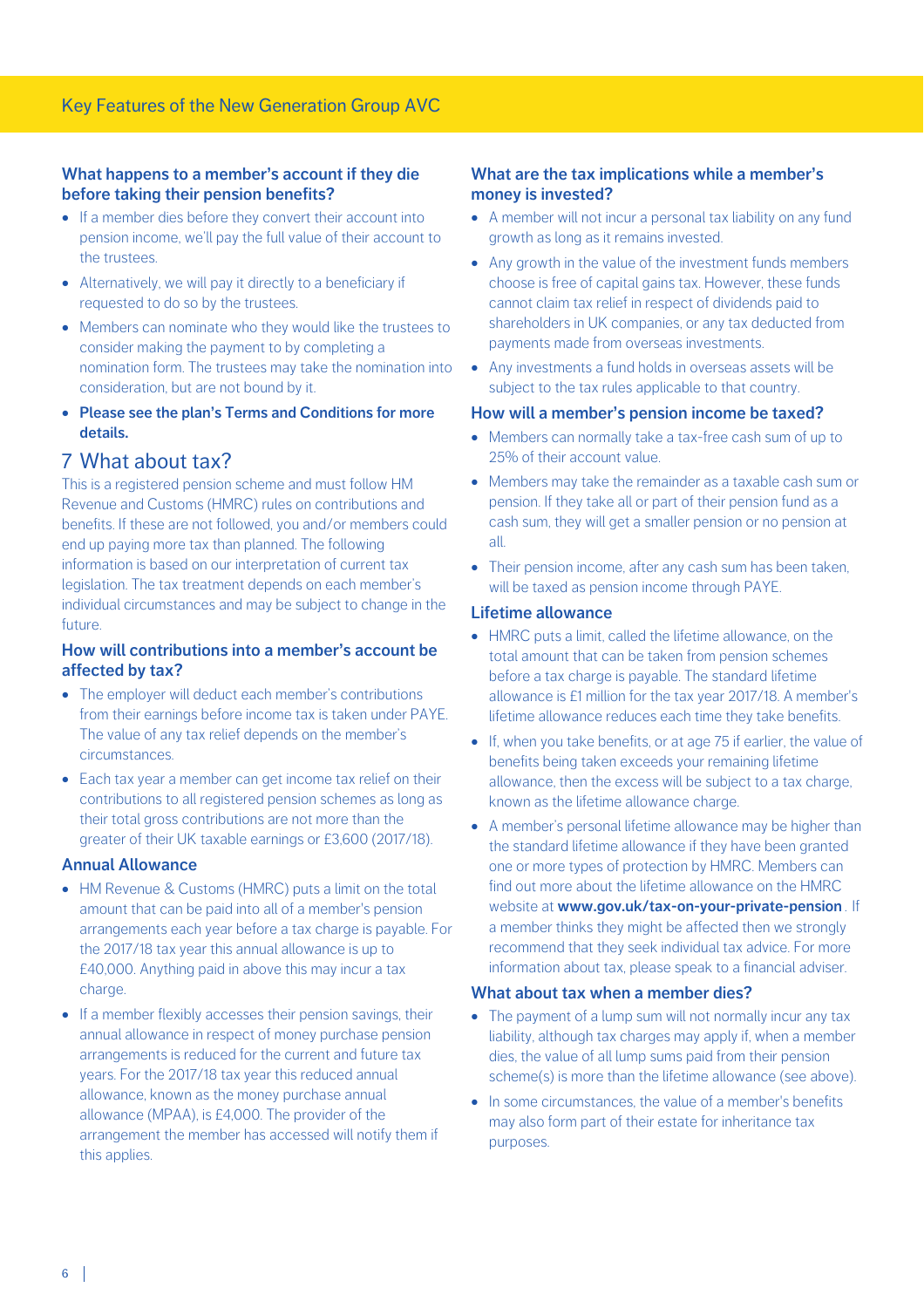## **Other information**

#### **How to contact us**

· If you have any questions, you can:



Call us on **0345 602 9221** at the following times: Monday to Friday between 8.30am and 5.30pm. We may record calls to improve our service. Calls may be charged and these charges will vary. If in doubt, please speak to your network provider.

Email us at **ngp.questions@aviva.com**



Write to us at

**Aviva, PO Box 1550, Salisbury SP1 2TW, [United Kingdom](mailto:ngp.questions@aviva.com)**

#### **How to complain**

- · If you wish to complain about the sale of the plan, you should contact the secretary to the trustees for the complaint to be handled under their internal dispute resolution procedure.
- · If you wish to complain about the administration of the scheme or Aviva literature, please contact our **please contact our Customer Relations Manager using details in the 'How to contact us' section above.**
- · To see our procedures for dealing with complaints, **please ask for our 'We Listen' leaflet.**
- · If you are not satisfied with our response, you can contact the Financial Ombudsman Service using the details below:



**Financial Ombudsman Service (FOS) Exchange Tower Harbour Exchange Square London E14 9SR**



 $\overline{a}$ 

**0800 023 4567 or 0300 123 9123**

**www.financial-ombudsman.org.uk**

**complaint.info@financial-ombudsman.org.uk**

- Making a complaint won't affect your legal rights.
- · If a member wishes to complain they should contact you for the complaint to be handled under the main scheme's internal dispute resolution procedure.

#### **Compensation**

This plan is covered by the Financial Services Compensation Scheme (FSCS). This means that if we are unable to pay claims/benefits because of financial difficulties, you would be able to make a claim. You are covered for 100% of the claim, without any upper limit. If your investments through us are held by an external fund manager, then you would not be eligible to make a claim for compensation under the FSCS in

the limited circumstances where the external fund manager is unable to pay claims/benefits because of financial difficulties. For further information, please see **www.fscs.org.uk** or telephone **0800 678 1100** or **020 7741 4100**.

#### **Client categorisation**

We categorise each investment customer as a 'retail client'. This gives you the highest level of protection available under the Financial Conduct Authority (FCA)'s Conduct of Business Rules. If you would otherwise be categorised under FCA Rules as a 'professional client' or an 'eligible counterparty', then you may not have access to the Financial Services Compensation Scheme or Financial Ombudsman Service. Please contact your financial adviser if you require further details.

#### **Terms and Conditions**

- This document sets out the main points about the New Generation Group AVC. It doesn't include all the definitions, exclusions, terms and conditions.
- · If you would like a copy of the full Terms and Conditions, please ask us.
- · We have the right to change some of the Terms and Conditions. We'll write and explain if this happens.
- · Tax information is based on our current understanding of tax legislation.

#### **Law and language**

This plan is governed by the law of England and Wales and will apply unless your plan documents or Terms and Conditions show otherwise. Your plan documents, Terms and Conditions and all other communications will be in English.

#### **Financial advisers**

Where you have received information or advice from a financial adviser they will provide you with information regarding their identity, the capacity in which they are acting and their address for future communications.

#### **Financial Services registered details**

Aviva Life & Pensions UK Limited is a company limited by shares. It is authorised by the Prudential Regulation Authority and is regulated by the Financial Conduct Authority and the Prudential Regulation Authority and is entered on the Financial Services register, number 110414.

**http://register.fca.org.uk**